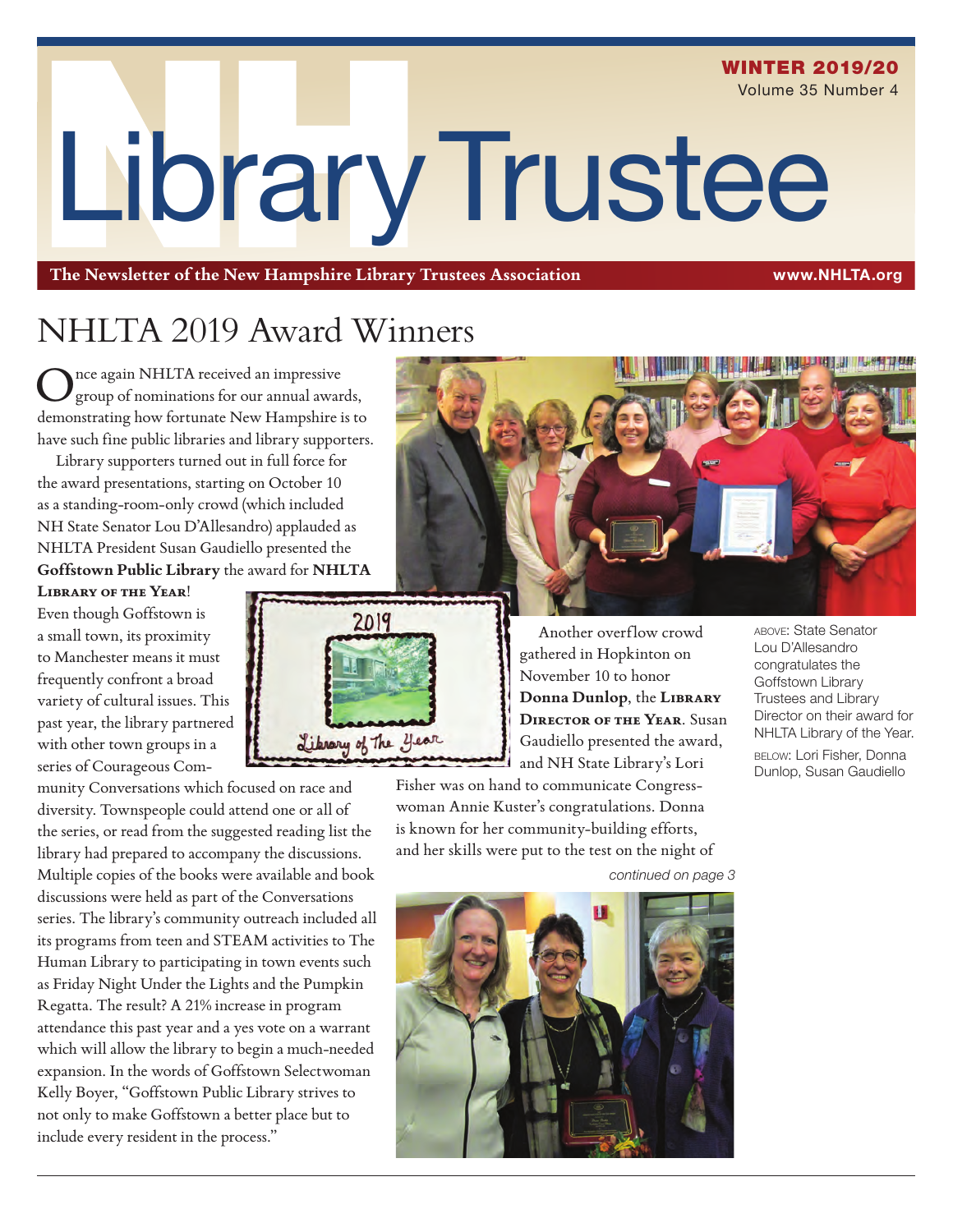### Letter from the President . . .



Susan Gaudiello NHLTA President

### Winter 2020

ast spring, the keynote presentation at the NHLTA Conference focused on advocacy and telling your library's story. That community-level advocacy is the most frequent kind of "promotion" undertaken by library trustees, whether you are supporting your budget proposal at Town Meeting or educating residents about the resources available at the library.

NHLTA also engages in legislative advocacy, keeping an eye on state legislation that might impact public libraries and seeking the support of our Congressional delegation on matters at the federal level. Our priority at this time is two bills being introduced in the NH State House that directly affect public libraries' operations. While the measures don't have bill numbers at the time this newsletter goes to print, that information will be available in early January.

Here's a quick summary of the two bills, as they presently exist in draft form.

#### LSR#2393 *Relative to employees of public libraries*

This bill, introduced by Rep. Woodcock of Center Conway, introduces a six-month probationary period for new hires. Present law does not allow for a probationary period, since RSA 202-A:17 states "No employee of a public library shall be discharged or removed from office except by the library trustees for malfeasance, misfeasance, or inefficiency in

office, or incapacity or unfitness to perform the employee's duties…" and gives any employee being dismissed the right to a public hearing.

#### LSR#2400 *Requiring criminal background checks for persons brought into a library to interact with minors in library-sponsored events*

Sponsored by Rep. Flanagan of Brookline, this bill would clearly have a significant fiscal and administrative impact on children's programming at libraries. The bill as drafted mirrors the criminal record check provision for school staff, requiring fingerprint checks for all presenters where minors (under age 18) might be present. According to the State Library annual statistics, there are over 35,000 children's programs delivered in NH public libraries every year. According to the NH Department of Safety, the current cost of a criminal record check is presently \$48.25 for employees and \$21.25 for volunteers.

NHLTA will keep members posted as the bills move through the legislative process, and may request your involvement, in the form of communications with your local representatives if necessary.

In the meantime, remember to polish up your library "elevator speech." And, best wishes for success with your budget and any warrant articles at your Town Meeting.

 $I\cup\mathcal{U}$ 

Susan Gaudiello, President

#### NHLTA Board of Directors 2019–2020

**Susan Gaudiello,** *President* Barrington • s.gaudiello@nhlta.org

**Ed Moran,** *Vice President* Bedford • e.moran@nhlta.org

**Katrinka Pellecchia,** *Secretary* Lee • k.pellecchia@nhlta.org

**Mark Branoff,** *Treasurer* Windham • m.branoff@nhlta.org

**Conrad Moses,** *Past President* East Kingston • c.moses@nhlta.org **Lara Croft Berry** Epping • l.berry@nhlta.org

**Anne Chant** Tamworth • a.chant@nhlta.org

**Janice Clark** Deerfield • j.clark@nhlta.org

**Nancy Court** Northfield • n.court@nhlta.org

**Marty Davis** Claremont • m.davis@nhlta.org **Connie Kirwin** Antrim • c.kirwin@nhlta.org

**Bert Saul** Holderness • b.saul@nhlta.org

#### LIAISON TO THE BOARD

**Michael York,** *Director* NH State Library

**Christine Friese,** *Assistant Director, Portsmouth Library*  NH Library Association

#### MISSION

The NHLTA assists Trustees to be knowledgeable and effective in order to serve, improve and promote New Hampshire Public Libraries.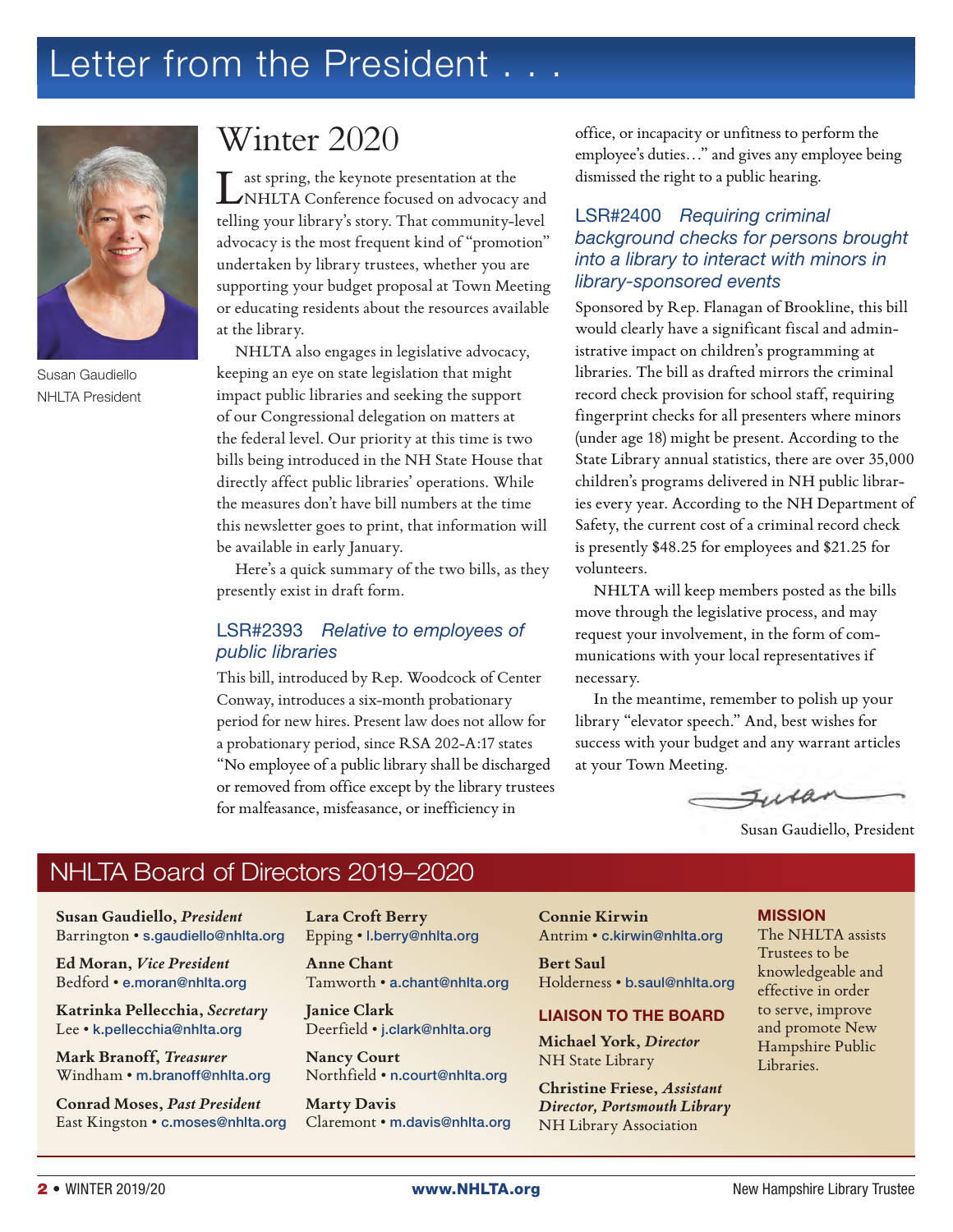#### NHLTA 2019 Award Winners

*continued from page one*

August 4, 2018 when the library was struck by lightning, resulting in smoke and water damage to the library, its furnishings and its 40,000 books. During the ten months it took to rebuild the library, Donna worked with town officials to establish a temporary library in the senior center, and with generous neighboring communities to provide borrowing privileges for Hopkinton residents, offering as many services as possible while the library building was inaccessible. In the words of the president of the Hopkinton Friends of the Library, "Donna made the change seem more like a 'library vacation' rather than the heartbreak that it was for our town." Donna also created a blog that explained what had happened and kept the town informed with weekly updates and photos of the rebuilding. In her many interviews after the fire, she spoke about not just the crisis her library faced, but the essential role of libraries in all of our communities.

The **NHLTA Special Library Service Con-TRIBUTION AWARD** is presented to an individual or group (not staff) which has provided outstanding

service to New Hampshire public libraries for at least three years. This year's recipient **Carolee Davison**, has worked tirelessly on behalf of the Chichester Public Library for more than 40 years – as a volunteer, a trustee, and now as an alternate trustee helping to transform what was once a dusty corner in the attic loft of the (then)



select board's building into a thriving community library. Her community engagement – through the town, the Grange and church organizations has helped raise awareness of the library, contributing to the town's support of the library. Carolee is the driving force behind the Down Cellar bookstore, the library's major fundraiser. On November 9, Susan Gaudiello presented Carolee with her well-deserved award.



**Tammy Hooker**'s volunteer service is wellknown in Hooksett; in 2017, she was named the town's Volunteer of the Year. According to her fellow trustees, she pours her "passion, creativity and tremendous capacity for work" into the Hooksett Public Library. This dedication has now earned her the **Lillian Edelman Trustee of the Year** award, which Ed Moran presented to Tammy on November 14. A member of the board of trustees for more than ten years, currently its secretary, Tammy serves as host of the library's annual mother-daughter teas, sorts books for the Friends' Annual Sale and has performed (in costume) as the Easter Bunny and Rudolph the Red-Nosed Reindeer. Most recently, she was responsible for the library's Summer Concert on the Porch series, which drew an audience of more than 100! Tammy's efforts at the Hooksett library have had a lasting effect on the town and its residents – Congratulations!

The **Sue Palmatier Award for Outstanding Support by a "Friends Of The Library" Group** will be presented to the **Friends of the Lincoln Library** at an event on February 4, 2020. The 100 members of the Friends have supported Lincoln Library for the past 16 years, bringing a wide variety of entertainment to the library, funding the reupholstering of reading chairs, organizing community sight-seeing trips, revitalizing the gardens surrounding the library, providing puppets for the children's area and much, much more.

**Editor's note:** This year's NHLTA Spring Conference will feature a presentation on Goffstown's Courageous Community Conversations as well as a workshop on Recovering from Library Disasters which will include Hopkinton's experience.

LEFT: Ed Moran presents Tammy Hooker with the Trustee of the Year award

BELOW LEFT: Carolee Davison

#### **INSIDE**

- 2 Letter from the President
- $4.2020$  Census New Board Member
- 5 Legal Q&A
- **6** Madbury Builds a New Library
- **8** Trustee/Director Workshop
- **9** ALA Facilitation Skills Training Libraries' Presidential

Forum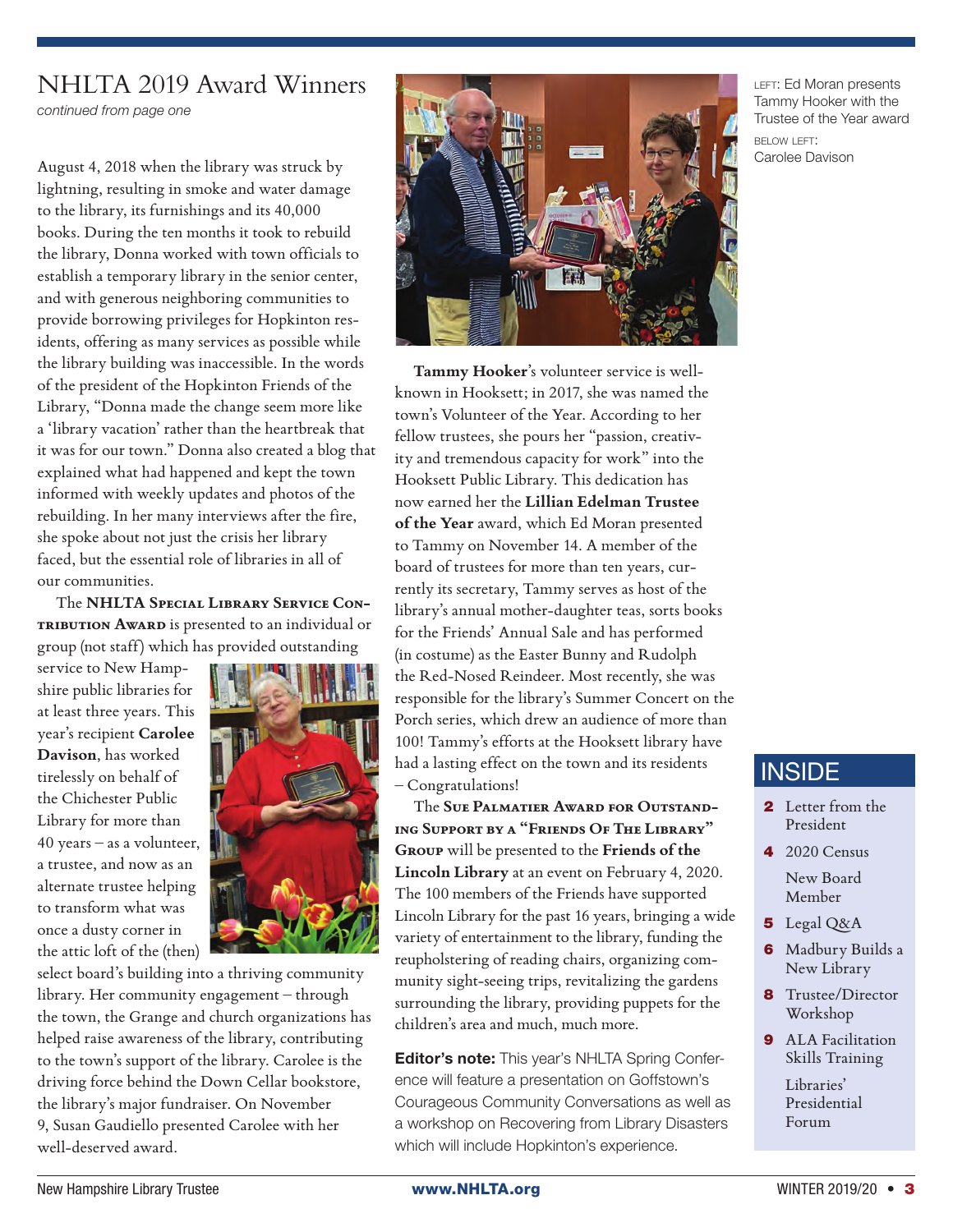### 2020 Census and New Hampshire Libraries

By Christine Friese, NHLA 2019 President, on behalf of the NHLA Complete Count **Committee** 

The 2020 Census is coming (April 1, 2020 is Census Day, no joke) and New Hampshire libraries are stepping up to help ensure that ALL New Hampshire residents are counted.

Next year's census is the first one to have an internet option and the Census is encouraging everyone to go online. Libraries will be the place in many towns and cities where our residents will turn with questions and concerns, such as:

- Do I HAVE to fill in the census? If not, what will happen?
- Must I do it online? I don't have a computer, internet access or computer skills
- Can a librarian help me fill in the census? (NO! but census workers can help)
- My neighbor doesn't speak much English and is concerned about what to do.

The New Hampshire Library Association will be spreading the word to libraries over the coming months that libraries need to talk about just these kinds of questions. The more you talk with your libraries and others in your town, the more prepared your library and your town will be to see that EVERYONE is counted. Why is this important? The two most cited reasons are legislative districting and money. There is a lot of federal money that is portioned out according to population. To give just one example:

In 2010, the most undercounted group in the country was children under five years of age.

### New NHLTA Board Member Nancy Court

Nancy is a trustee of the Hall Memorial library which serves the towns of Tilton and Northfield; she has lived in Northfield with her husband, David, a blacksmith, for 48 years. Their daughter works in theater in New York City. As a library patron since early childhood, one of her favorite things about being an elementary school teacher was getting to share her love of books with her students. Nancy has been a member of NHLTA's education committee for the past year, helping to



plan the annual conference and workshops. She states that she is "honored to have been asked to join this board" – we are honored to have her join!

Over the past 10 years, school lunches, Head Start and after school programs have received less federal money than they should have, because the population assumptions were wrong.

We want to bring in every dollar to which New Hampshire is entitled. Please help your library and your community think through some of the following questions:

- Do most people in your area have computers, internet access and the skills needed to fill in the census?
- $\blacksquare$  Is the library a good place to invite a census worker to schedule help times or is another building in town a better fit? If your town is small, can you help the census representatives find the movers and shakers they need to reach?
- Does your town/city have a Complete Count Committee helping to get everyone counted? Who is involved?
- Are there groups that may have language barriers?
- Are there students or senior housing units that the library can assist?
- What can the library do to inform the public about the importance of the Census?

To learn more now about the timeline and find answers to the frequently asked questions visit www.2020census.gov. To understand the role that libraries and other community groups can help, visit www.2020census.gov/partners.html. There will soon be a Census section on the NHLA website as well with links to useful information.

### Participating in meetings electronically

Worried about having a quorum for a **V** meeting when fellow trustees are out of town? RSA 91-A:2 states that members may participate by means of telephone or other means of electronic communication provided that all members are able to communicate with each other, all votes are taken by roll call and all participating members are audible to the public who are in attendance at the meeting's location. www.gencourt.state.nh.us/rsa/html/ vi/91-a/91-a-mrg.htm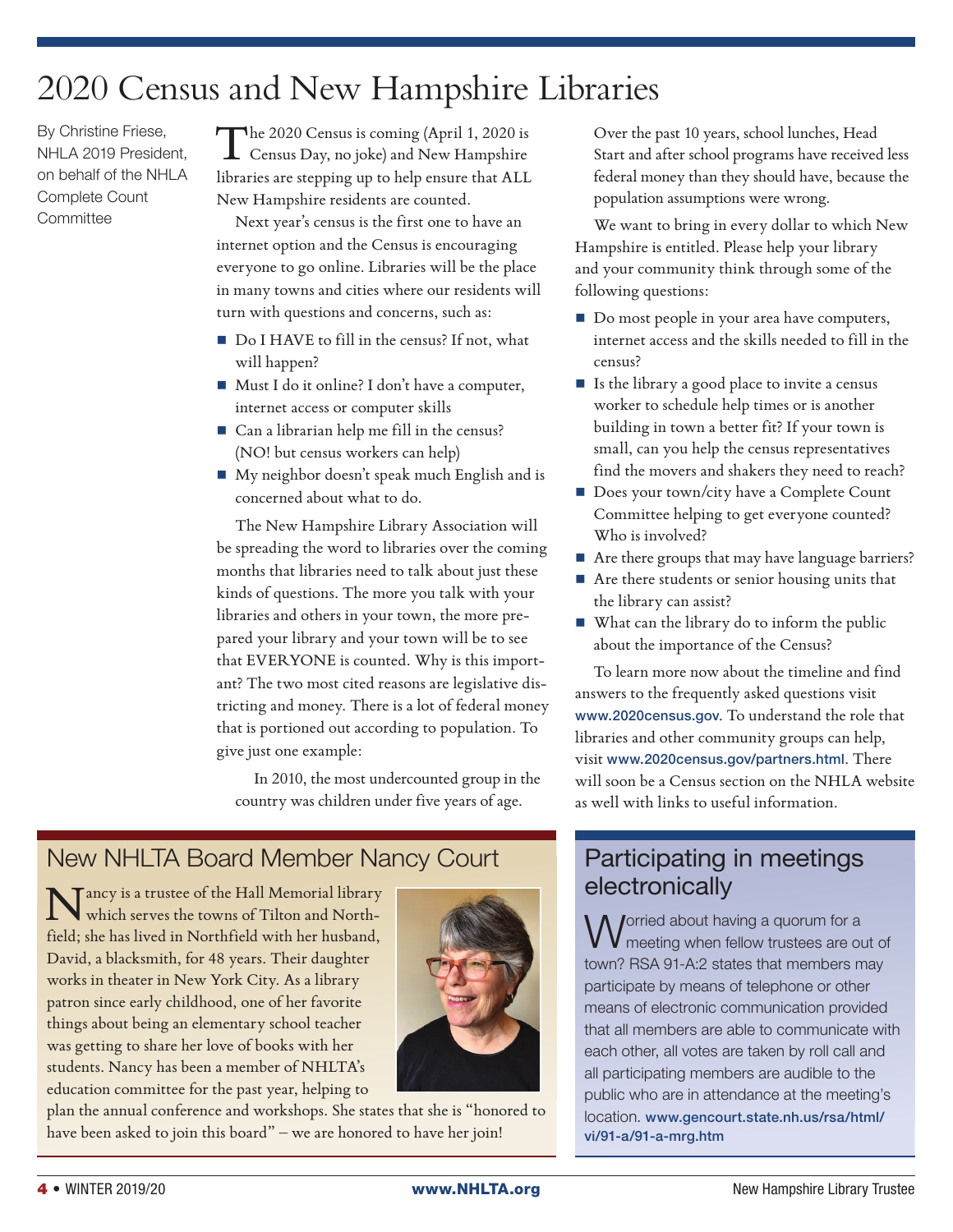## LEGAL Q & A

### Background Checks

#### Should our library require background checks as part of our Personnel Policy?

 $\mathbf{B}\text{ackground checks of library staff, volunteers,}$ now. Understandably, library trustees want to be sure that the people they trust with their patrons, particularly their young patrons, can be trusted to act appropriately.

New Hampshire law on background checks is sparse. The only real instances of where a background check would be required for anyone working or volunteering at libraries is when the library is at a school. That requirement is found within RSA 189:13-a, which requires a background check for anyone working or volunteering at a school. Library trustees are not subject to background checks; as elected officials, their qualifications are set by statute. However, should a library trustee wish to volunteer with the library, they would have to undergo a background check pursuant to the policy adopted by the trustees as a whole.

While there is no legal requirement that other libraries obtain background checks on anyone, however, it is possible for a library's board of trustees to adopt a policy pursuant to RSA 202-A:11 which does require that background checks be performed on all library staff, volunteers, and program presenters. It's important that the trustees outline the background check requirements in their policies clearly. There's nothing worse for staff than trying to explain a policy which is not clearly written and does not seem to apply to everyone equally.

Part of that policy must include who is responsible for paying for the background check. There is not a New Hampshire law which dictates that it must be the library or the potential employee or volunteer. (It is probably good practice for the library to pay the background checks. Few volunteers will be willing to pay to volunteer).

Background checks should be conducted through the New Hampshire Department of Safety. Although there are numerous private companies offering background check services, none of those private companies have a strict mandate to ensure that the records are accurate, unlike

the Department of Safety. In addition, there are innumerable stories of private background check companies erroneously listing people with common names as having criminal convictions when they did not. Therefore, only the Department of Safety should be used to obtain background checks on potential employees and volunteers.

The Department of Safety does have a fee for its background check process, known as a "criminal records check." There are two separate forms of which libraries should be aware. The first is the Criminal Record Release Authorization Form, also known as the DSSP 256. This is the standard "background check form." However, there is a separate form, the Reduced Fee Request Form, which is authorized under New Hampshire Administrative Rule Saf-C 5703.07, and allows volunteers for public (and non-profit) entities, who will work with the elderly, disabled, or children, to pay the reduced fee for the background check. That form will reduce the cost to \$10 from \$25.

Note that there are rules about background checks obtained from the Department of Safety. Administrative Rule Saf-C 5704.06 dictates that the entity or person receiving the information, i.e. the library director, must maintain the confidentially of any criminal history records that it receives from the Department of Safety. The record must be destroyed within 60 days if a criminal record exists and immediately if no such record exists. Criminal records checks cannot be kept in personnel files and it is best practice to note in the personnel file that a criminal records check was conducted and that it was destroyed pursuant to New Hampshire Rule Saf-C 5704.06 on a particular date, so that there is no confusion at a later time about whether a criminal records report was destroyed.

The decision to adopt a background check policy is something that is entirely up to the individual boards of trustees for libraries. It is important to remember, however, that any policy should be comprehensive and apply fairly and equally. Trustees should not attempt to adopt a policy which targets presenters on specific topics or volunteers who only come in on weekdays. Trustees should keep in mind that equal treatment is key to ensuring that these policies are both lawful and acceptable by their community's standards.



By Natch Greyes, Municipal Services Counsel, NH Municipal Association (NHMA)

Library trustees are not subect to background checks; as elected officials, their qualifications are set by statute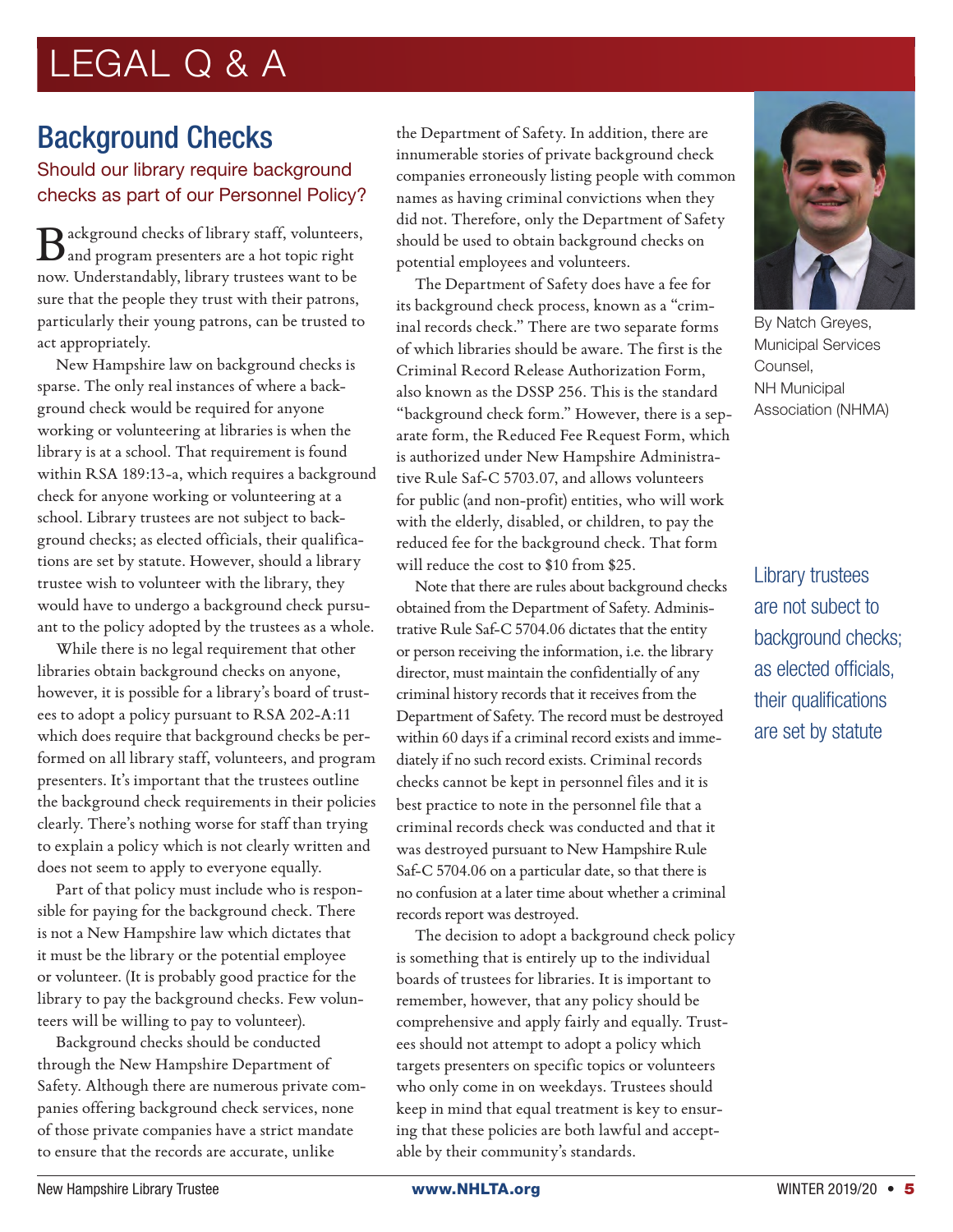### From Closet to Community Cornerstone: Building a New Library in a Small Town

By Noreen Gaetjens, Chair, Madbury Public Library Board of **Trustees** 

#### The Early Years: Out of the Closet and Into the Little House

Founded in 1775, Madbury is a small town located in the southeastern section of New Hampshire; its population is approximately 2000. Madbury is governed by an elected board of selectmen and the annual town meetings are well attended and spirited. Residents enjoy the natural beauty and rural character of the town and there is a strong tradition of volunteerism with citizens participating in many civic organizations and town boards.



The small ranch house which has served as Madbury's library since 2003

In 2001, dedicated volunteers, responding to residents' desire for a community educational facility and central meeting place, spearheaded efforts to establish Madbury's first public library. At town meeting, residents voted overwhelmingly to support the new library.

Originally housed in a closet of the town hall, the library moved in 2003 to a small ranch house which had been the home of the police department. The library soon became an important presence in our town. Thanks to our dedicated staff and active Friends group and despite serious space limitations, patrons enjoy an impressive number of programs and activities.

#### Saving and Planning: A Dream Takes Shape

The little house was intended to be an interim home for the library. In 2002, voters at town

meeting approved opening a Library Building Capital Reserve Fund and have supported this fund for 17 years.

The Friends of Madbury Library, a 501(c)3 entity, played a key role in the quest for a new facility. In 2014, the Friends and trustees formed a Development/Capital Campaign Committee to begin planning and fund-raising efforts. Through community forums, visits to area libraries and discussion with trustees and directors who had recently undertaken renovation or building projects, a plan was developed for moving forward.

We were fortunate to have a resident with extensive fund development experience join our group. Her advice to "smile and stay positive" and not be discouraged by "naysayers" was valuable as we moved forward.

The Capital Campaign began with a goal of \$250,000. Meetings were arranged with prospective donors and a presentation was prepared for neighborhood gatherings. Promotional materials were displayed at all town events with Committee members on hand to speak with residents. We applied for and received matching challenge grants from the McIninch and Samuel P. Hunt Foundations which were a great incentive to donors. Communication was very important during the planning process and updates were included on the library website, social media, the Friends' Facebook page and area newspapers.

The NHLTA was a wonderful resource. Conferences and workshops provided timely and expert advice to our trustees and Friends. In addition, we engaged in many phone conversations with trustees and library directors throughout the state as we developed design proposals and capital campaign outreach efforts.

#### The Fun Begins: What Will the New Library Look Like – Dreams and Reality Checks

Funding for the new building would be through a public/private partnership. In 2015, a Steering Committee was formed consisting of trustees, Friends, the library director, a selectman and residents with construction expertise. It proved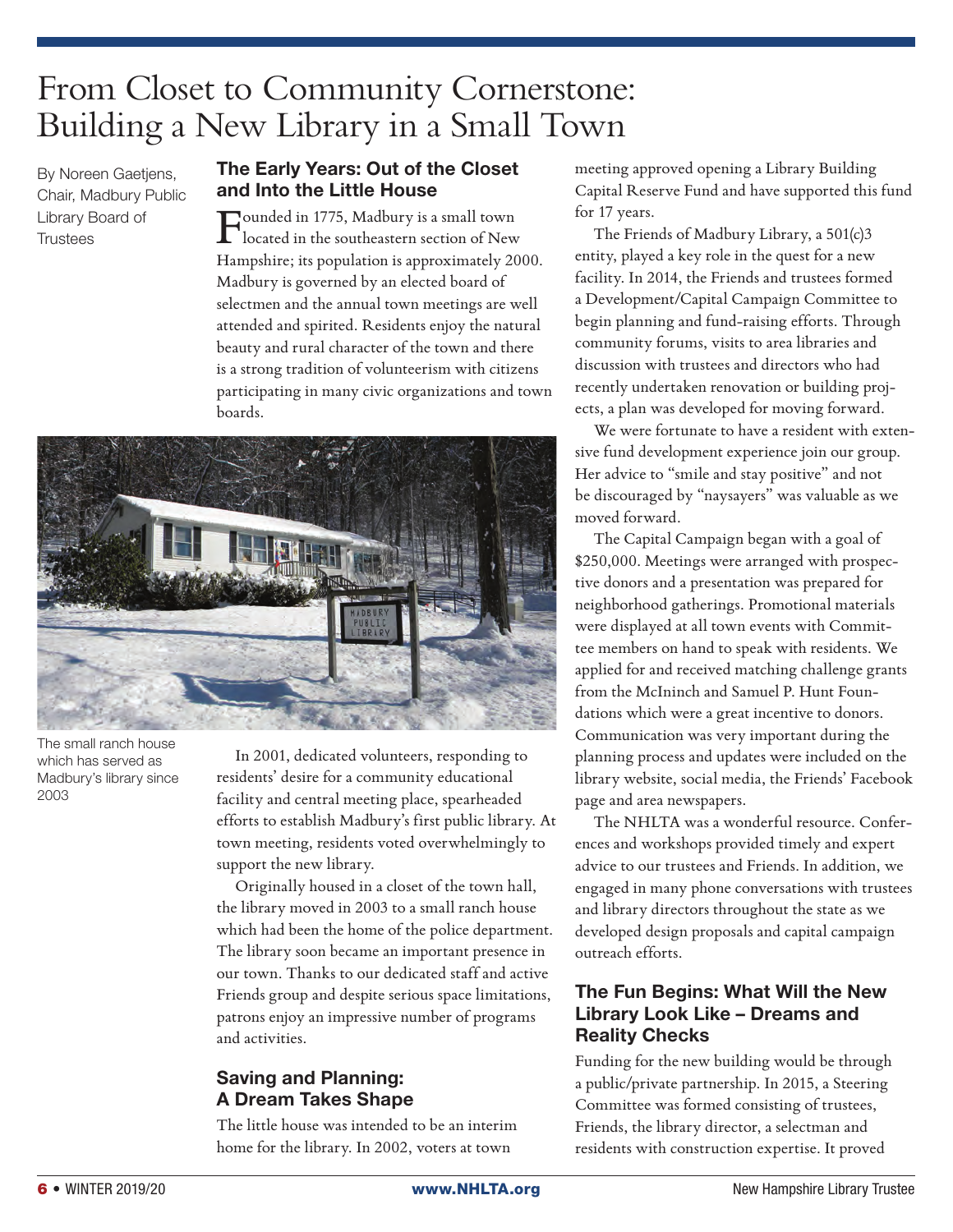to be an important and wise decision to include a selectman on this committee to represent the town's concerns as we moved forward with planning.

Recognizing the need to begin with a design and cost estimate, we sent out requests for qualifications and proposals. Four firms were selected for interviews and after careful consideration we selected Placework, formerly known as Manypenny Murphy Architecture, to design our new library. We chose this firm because they devoted considerable time to learn about our community and understood our desire to build a library that would be unique to Madbury, reflecting the town's rural character and our appreciation of the natural environment. The architects were enthusiastic, innovative and sensitive to economic and budgetary concerns.

Design parameters included: informal spaces for socializing and quiet areas for reading and study; a spacious children's room with outdoor access for garden and play spaces; adequate parking and accessibility for all patrons. A priority was to incorporate sustainability principles with a well-sealed and insulated building envelope, high efficiency heating

and cooling systems and the use of natural renewable materials where possible.

#### Design and Cost Estimates

Small towns have unique concerns when undertaking new building construction projects and historically Madbury residents have preferred to avoid bonding capital projects. Although the Library Capital Reserve Fund was supported for many years, it was clear there was a need to increase the amount requested and begin serious private fund raising in order to proceed. There would not be a bond for the project.

Initially we hoped construction expenses would not exceed \$1M. However, upon completion of the design development phase, the cost estimate was \$1.3M. Recognizing that costs would continue to rise the board of selectmen presented a plan at the March town meeting to add additional funds to the capital reserve. The Campaign Committee orchestrated a successful get-out-the-vote effort and residents approved the warrant articles by a wide margin. The Campaign Committee also agreed to increase the private contribution goal to \$350,000.

*continued on next page*

Architect's rendering of Madbury's new library

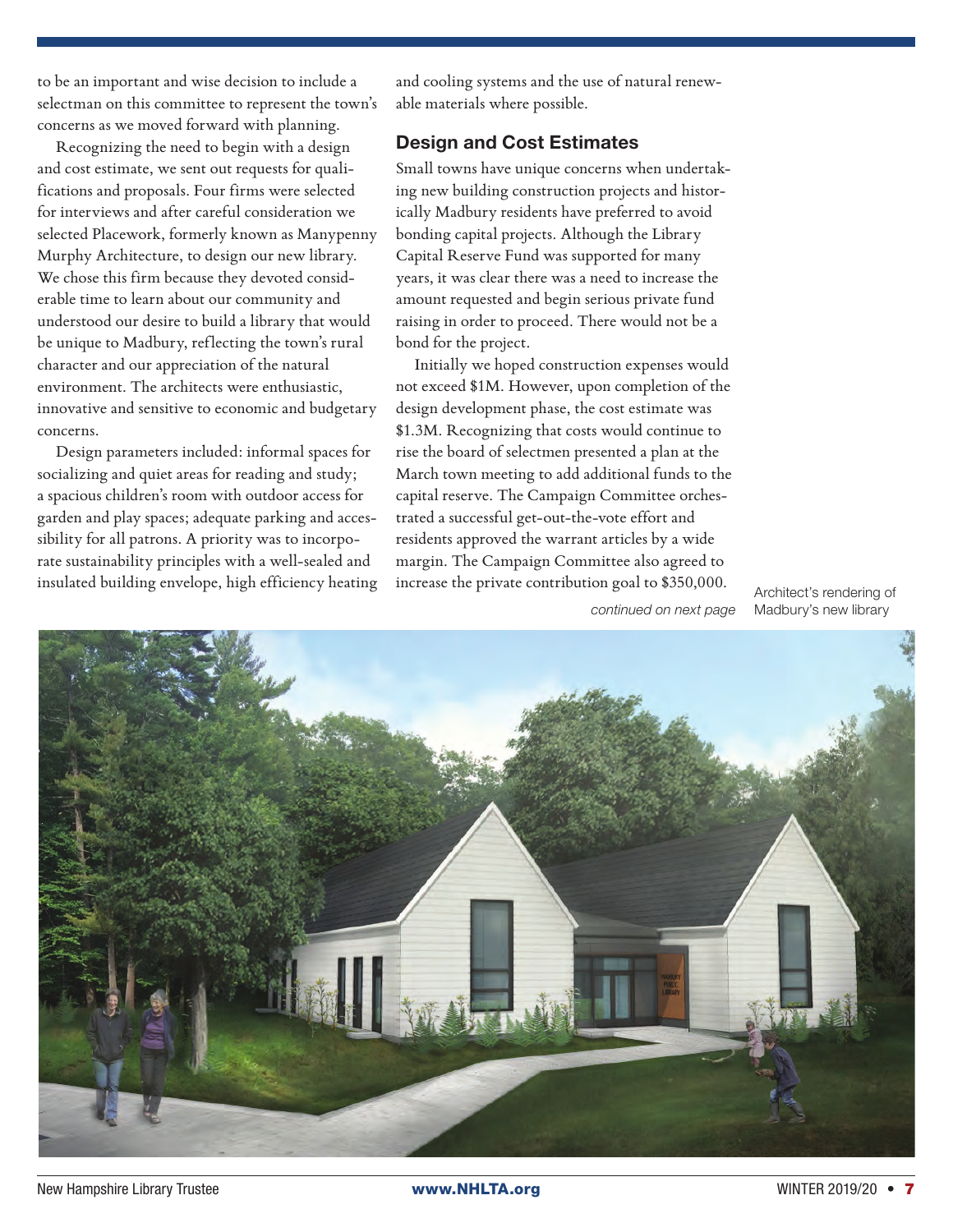Building a New Library *continued on from page 7*

#### Moving Forward: Time to Hire A Construction Company

In April of 2018, we selected Chapman Construction/Design to serve as construction managers. Working with the Chapman team and our architects we made thoughtful design revisions to keep within the \$1.3M budget. Unfortunately, when the project was put out to bid in November cost estimates were \$300,000 higher than expected due to significant increases in construction materials and labor.

Once again, we were faced with asking voters at Town Meeting to increase the public contribution to the project. Recognizing that a new library building had been a priority of residents for many years and that further delays would result in even higher costs, the board of selectmen recommended and voters at the 2019 town meeting approved the additional funds.

#### At Last We Are Building A Library!

Thanks to overwhelming support of residents and donors from across the country, construction began this spring with tree clearing and our official ground-breaking on April 13th. It has been an exciting summer watching the building take shape.

We celebrated reaching our \$350,000 Campaign goal in October and look forward to opening the doors to our beautiful new library early in December. The past five years have brought many challenges and many rewards. It has been a privilege to work with an amazing group of dedicated volunteers to bring this wonderful gift of a new library to current and future residents of our special town.

Editor's note: Madbury celebrated its new library with an Open House on December 8.

Think you can't afford to attend NHLTA's Spring Conference or another workshop that would enhance your trustee skills? Think again! **NHLTA's Mildred McKay Scholarship Fund** is available to NH public library trustees and staff. Just submit the simple application available on NHLTA's website.

### Fall Workshop: The Trustee/Library Director Relationship

More than 30 trustees from 25 libraries gathered at the Epsom Public Library in November 5 for a presentation by NHLTA Board member and Langdon Public Library Director Lara Berry. This topic had been requested several times in conference evaluations, and we felt it merited a more intensive presentation than is available at the annual conference.

In addition to a review of New Hampshire RSAs, with a focus on trustee and director responsibilities, there was a lively exchange among the participants on a variety of topics. The key takeaways were captured in the workshop evaluations in response to the question: "What did you learn at the workshop that you plan to act upon at your library

or share with other trustees?" Here's a sampling of the responses:

- Policies are the responsibility of the trustees with input from the director as guidance. For the performance review of the director, get feedback from the entire board but have a small group of trustees provide that feedback to the director.
- Share more of the budget preparation and process.
- A better understanding of the Board of Trustees' role in the administration of the library – especially the partnership between the board and the library director.
- **Importance of bylaws and updating** the director's employment agreement.
- **The board acts with a single voice**

when working with the director, not with individual trustee voices.

- It's important to know RSAs and to make sure library policies are in place and updated regularly.
- $\blacksquare$  If the library has a website, the trustee minutes must be published online by law. See page 11 for more info.
- Make sure director's job description is accurate.

One attendee's comment sums up NHLTA's goal in offering these free workshops to members: "This was my first meeting. It will not be my last. I feel as though I have learned important information to be shared at our next trustee meeting. Hopefully this will encourage other trustees to become a part of the future workshops."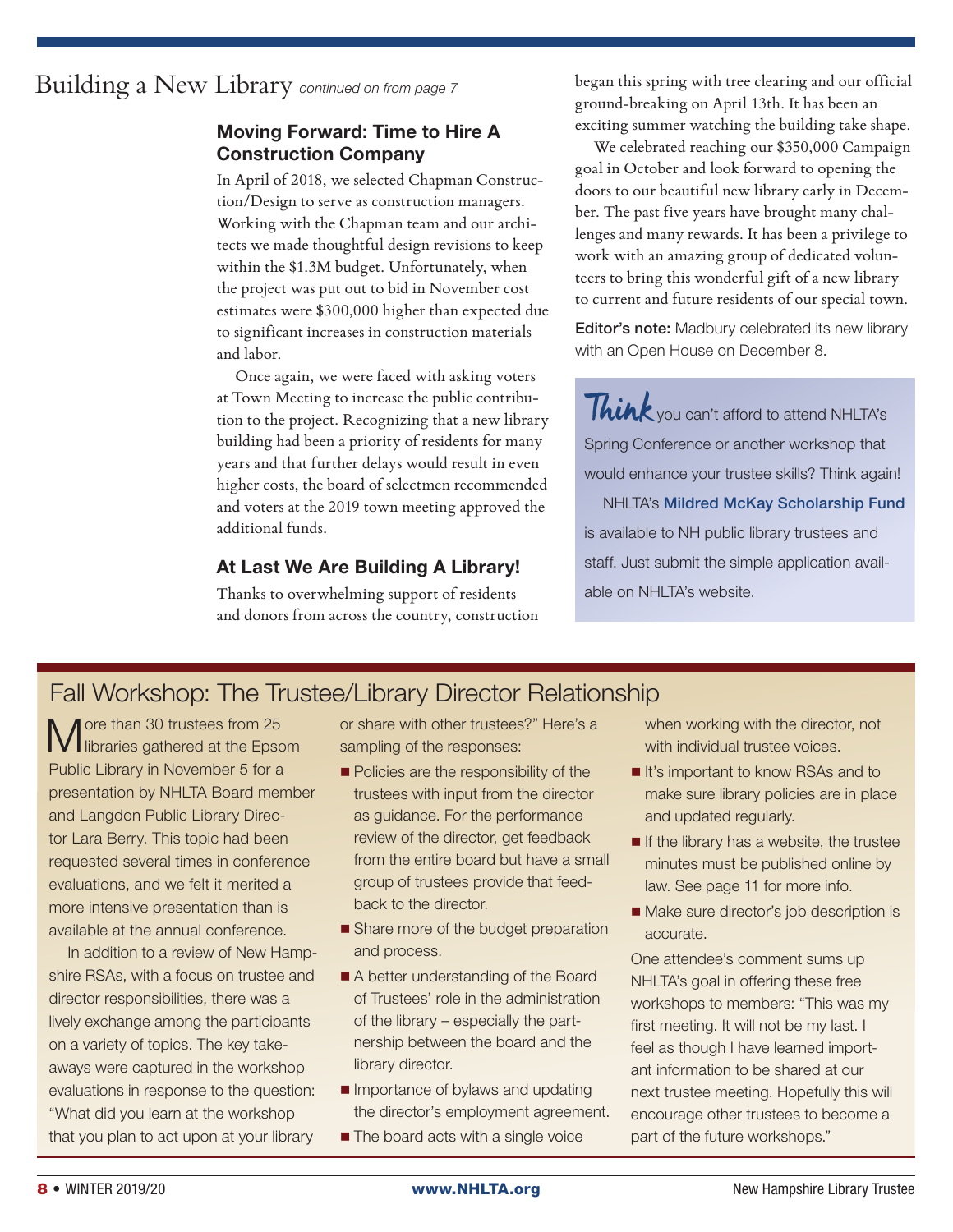### ALA announces facilitation skills training for small and rural library workers

By Brittany Overton, Director, Minot-Sleeper Library

The American Library Association is offering new tools for librarians of small and rural libraries to boost facilitation skills to engage their communities. The series, Libraries Transforming Communities: Facilitation Skills for Small and Rural Libraries, includes a five-part online course and a step-by-step facilitation guide. In-person training at ALA's Annual Conference in Chicago in 2020 will also be available to select librarians through a competitive, peer-reviewed application process. Registration and travel stipends will be granted to those chosen to take part in the conference session.

With librarians being equipped with facilitation skills, they are able to engage their communities in ways that create community-wide change.

"Whether hosting a storytime or leading a town hall meeting, library workers today need communication skills to fulfill their broad mission as community educators and leaders," said ALA President Wanda Brown. "Since launching ALA's Libraries Transforming Communities initiative in 2014, library employees from small and rural communities have been asking ALA for facilitation training to help them become better conveners, and we're proud to deliver with this special project."

As a member of the advisory board for Libraries Transforming Communities: Facilitation Skills for Small and Rural Libraries, I hope that NH library trustees will encourage their directors to take part in this exciting, new learning opportunity. To sign up for notifications of when online learning materials become available, visit: www.surveymonkey.com/r/X5Q8MXM.



### SAVE THE DATE: Libraries' Presidential Forum

Date: Saturday January 11, 2020 Time: 9 A.M. – 1 P.M. (EDT)

Where: Concord City Auditorium, 2 Prince St, Concord, NH 03301

#### RSVP: http://bit.ly/2020LibrariesForum

Join the New Hampshire Library<br>Association (NHLA) in partnership with the American Library Association (ALA) for the inaugural Libraries' Presidential Forum, where candidates will discuss how their platforms intersect with our libraries' and communities'

priorities. For more information about the event, and to see which candidates will attend, visit their website at http:// bit.ly/2020LibrariesForum.

RSVPs are required for all who wish to attend the free event. Seating is limited, so sign up soon!

Send requests for special accommodations or general information to Lori Fisher, NHLA Advocacy Committee Chairperson, at advocacy@nhlibrarians. org or (603) 271-2393.



**The Newsletter of the New Hampshire Library Trustees Association**

> EDITOR **Katrinka Pellecchia**

DESIGN & PAGE LAYOUT **Jill Shaffer Hammond**

**CONTRIBUTORS** Lori Fisher, Christine Friese Noreen Gaetjens, Susan Gaudiello, Connie Kirwin, Adele Knight, Brittany Overton

> PROOFREADING Ann Somers, Loring Webster

Email submissions and inquiries to the Editor k.pellecchia@nhlta.org

The NH Library Trustee is published four times yearly by the New Hampshire Library Trustees Association (NHLTA), 25 Triangle Park Drive, Concord NH 03301.

This publication serves as a means of providing information and news to library trustees in New Hampshire.

Subscriptions are included as part of the annual membership dues for the New Hampshire Library Trustees Association. The content published is for informational purposes only and is not and should not be considered a substitute for legal advice.

> © 2020 New Hampshire Library Trustees Association

All rights reserved. No portion of this newsletter may be reproduced or republished without permission from the editor.

POSTMASTER: Address Correction Requested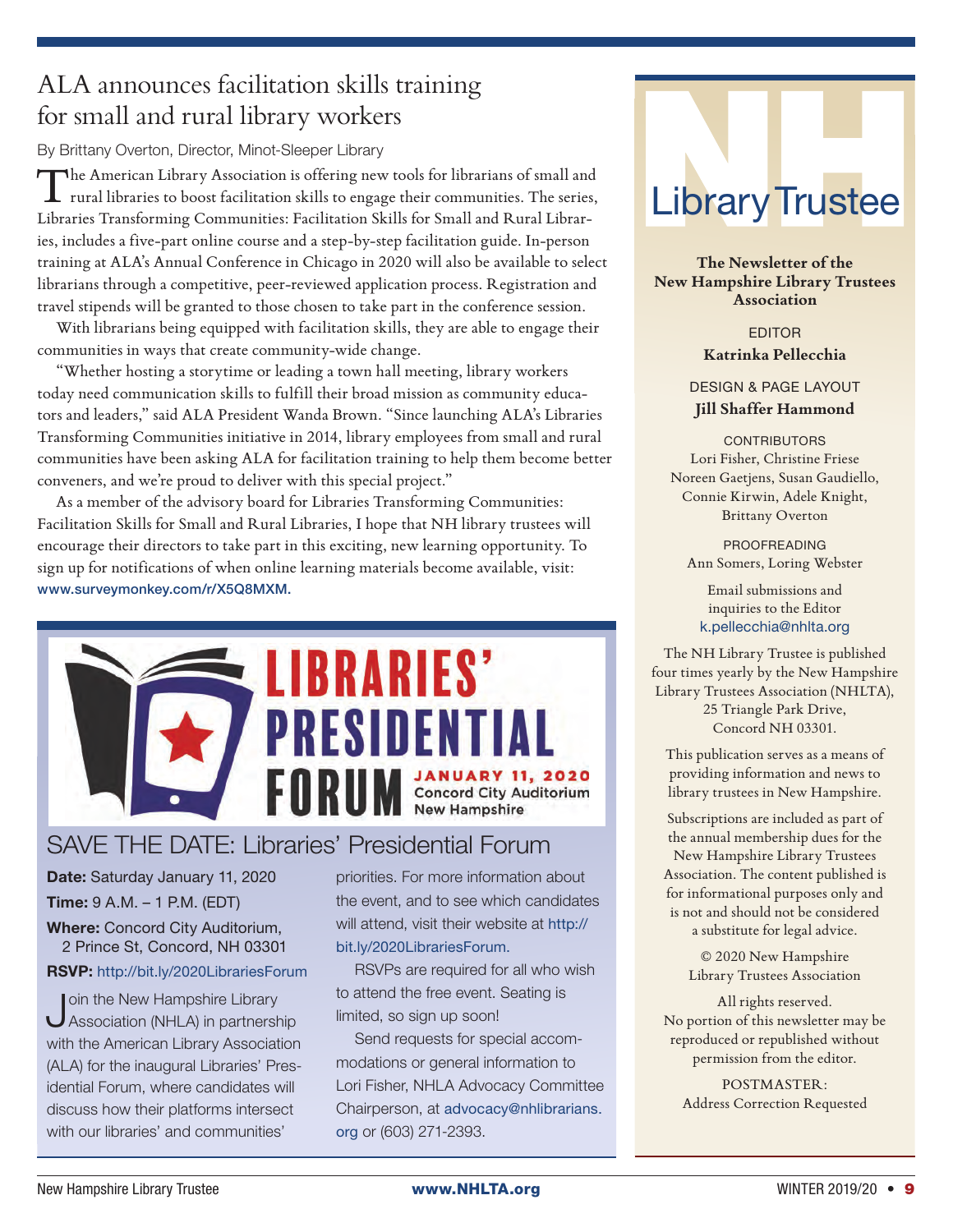### NHLTA Fall Regional Meetings

#### Seacoast

Langdon Public Library in Newington hosted a small but enthusiastic group from Stratham, East Kingston, Kingston, Hampton Falls and Lee on September 9, 2019. After a universal lament on the paucity of volunteers, the conversation turned to ways of communicating with the town – especially in SB2 towns. There were several recommendations for the Carriage Towne News, based in Kingston. Maintaining a library e-newsletter, adding library news to the local school's email blast and neighborhood Facebook pages were mentioned. This led to a discussion of social media: Twitter, Instagram and Facebook, which each have their own uses. It's good to promote events on Facebook; put public relations type pictures on Instagram, which is more visual; and then use Twitter for news, such as new items added to the catalog. Much as everyone complains about Facebook, it was felt that it is essential, and that it is best not to engage with Facebook postings.

Holding community events was suggested as a way to connect with the community – Hampton Falls held a Wellness Fair last year and is planning an Earth Day celebration to mark the 50<sup>th</sup> anniversary. There were reports of varying success with communicating with select boards, with a recommendation that producing a short newsletter/fact sheet specifically for the select board with quick facts or quotes from residents was a good way to stay in touch. Attending select board meetings and having selectmen sit in on trustee meetings were also mentioned.



Moultonborough Area Regional Meeting

#### **Moultonborough**

n September 25, representatives from Meredith, Tamworth, Ashland, Gilford, Northfield, Wolfeboro, Moultonborough and Ossipee met at the Moultonborough Public Library. After a tour of the facility and a wonderful dinner provided by the Friends, there were conversations regarding budget preparation and different ways of funding. (Several NH libraries get private funding; Moultonborough's budget is a separate warrant article from the town budget.) Prompted by the presence of the librarian's golden retriever, there was discussion of service dogs and programs where children read to animals. Security systems with interior and exterior cameras were also mentioned. Alexis Jackson announced that Gilford Public Library had recently become a certified passport center and could now accept and process applications, which generates revenue for the library while providing a convenience for local residents.

#### **Monadnock**

The Monadnock Regional Trustee meeting on October 25, 2019, was all about relationships. The meeting was graciously hosted by the trustees of the Dublin Public Library in their freshly painted and renovated meeting room.

The group talked about relationships with town management and the many ways that trustees have established relations to achieve harmony. Suggestions included designating a trustee liaison to attend select board meetings. One town has a designated select board member liaison who attends trustee meetings. The importance of a letter of agreement or a MOU (Memorandum of Understanding) was emphasized, for the distribution of appropriated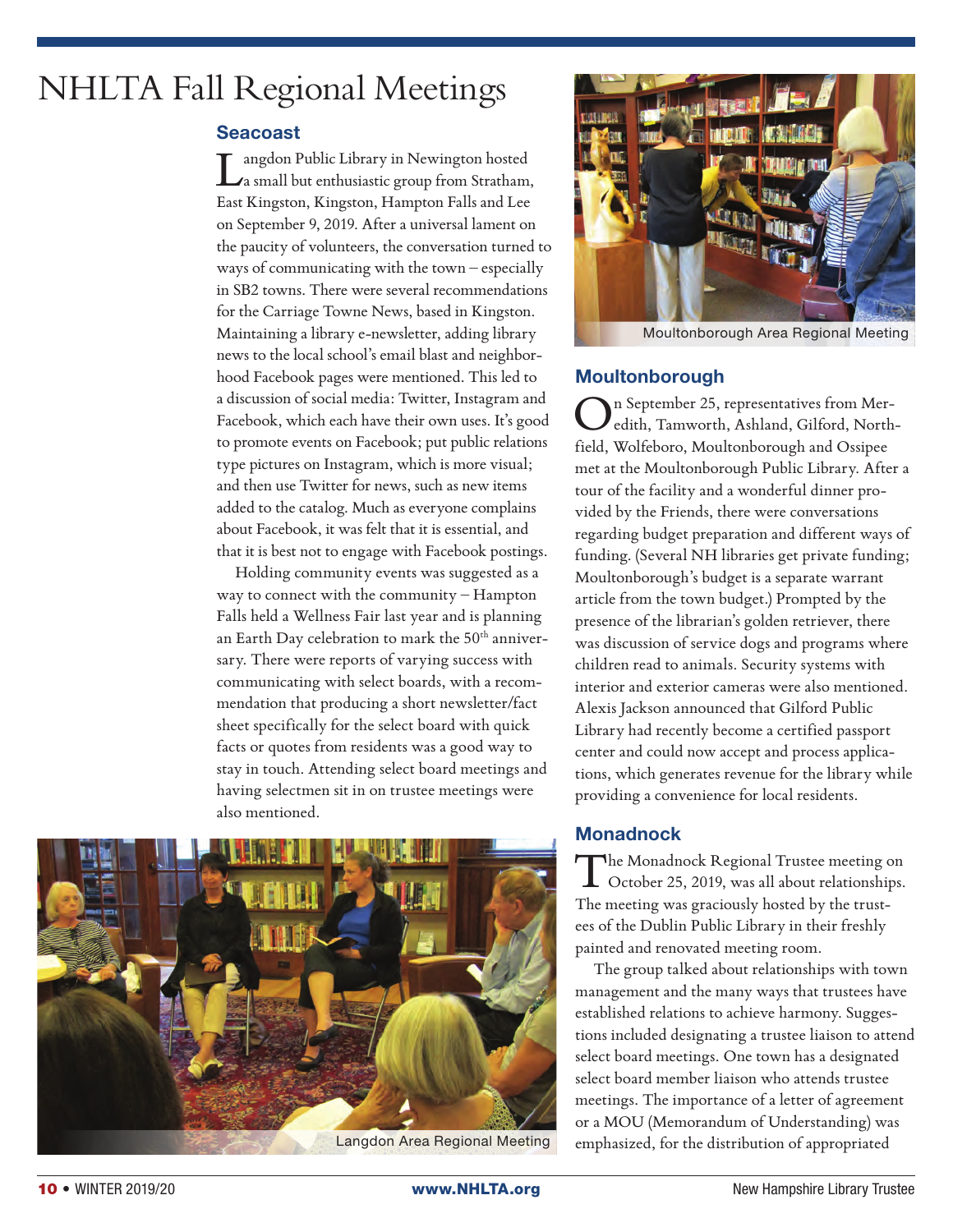funds, payroll services, building maintenance and any other items defining library trustee and town responsibilities. Samples can be found on the NHLTA website.

Trustee board member relationships were discussed. In addition to the Trustee Code of Ethics and the ALA Golden Rules for Board Members, the NHLTA website also provides access to the Library Board Self-Evaluation: ALA Handbook. Pat MacIsaac, trustee, Jaffrey Public Library, attested to the effectiveness of this tool and highly recommended trustee boards use it. Celeste Snitko, trustee, Dublin Public Library, brought up the subject of "lifetime" appointed trustees as required by the term of the bequest or endowment that established the library. The majority of public libraries in NH have elected trustees although some have a combination of appointed and elected.

The group shared experiences relating to the subject of relationship with the director and staff, including the hiring process and the merits of using a search committee. There are charts available on the NHLTA website: Working as a Team and Responsibilities of Trustee & Director that describe specific duties of governance (trustees) and administration (director), plus materials to assist with the search and a list of places to advertise jobs.

The subject of relations with library patrons and the community produced some interesting ideas and programs. Nikki Andrews, trustee, Gregg

Free/Wilton Public Library, described the hiking group that goes on easy-to-moderate hikes on local trails in the area and the return of the Folk Café, acoustic music performances which are coordinated by their Friends group. Rick Wood, trustee, Tuttle Library, Antrim, described the weekly Tech Help program that provides help with email, social media devices and even a Virtual Reality tour using the new VR headset.

Steve Ullman, trustee, Tuttle Library, Antrim, recommended the book: *Palaces for the People* by Eric Kinenberg. "There's a term you don't hear these days, one you used to hear all the time when the Carnegie branches opened: Palaces for the People. The library really is a palace. It bestows nobility on people who otherwise couldn't afford a shred of it. People need to have nobility and dignity in their lives. And you know, they need other people to recognize it in them too."



Monadnock Area Regional Meeting

#### Posting meeting minutes online

If your organization maintains a website, it is<br>now required by law to post minutes online Tf your organization maintains a website, it is or to state on the website where minutes can be obtained.

#### RSA 91-A section II-b (a)

If a public body maintains an Internet website or contracts with a third party to maintain an Internet website on its behalf, it shall either post its approved minutes in a consistent and reasonably accessible location on the website or post and maintain a notice on the website stating where the minutes may be reviewed and copies requested.

### North Country Workshop October 5

Our annual trustee workshop "north of the Notch" was well attended by trustees from 16 communities. Generously hosted by the Gorham Public Library, the event was held on a Saturday in early October (a day the library is normally closed). In addition to an informative presentation and discussion, everyone who attended enjoyed a scenic drive, along with the thousands of leaf peepers and people heading to the Fryeburg Fair. Next year we'll reconsider the timing of the event!

As usual, topics ranged from budgeting to working with the director to compliance with NH library laws. The participants ranged from newly elected or appointed trustees and alternates to those with many years of experience to share. As one trustee commented, "This was so helpful and I look forward to sharing the information with other trustees at our next meeting. It was also a wonderful opportunity to meet other library trustees from neighboring towns. The social/relational part of the gathering can't be understated."